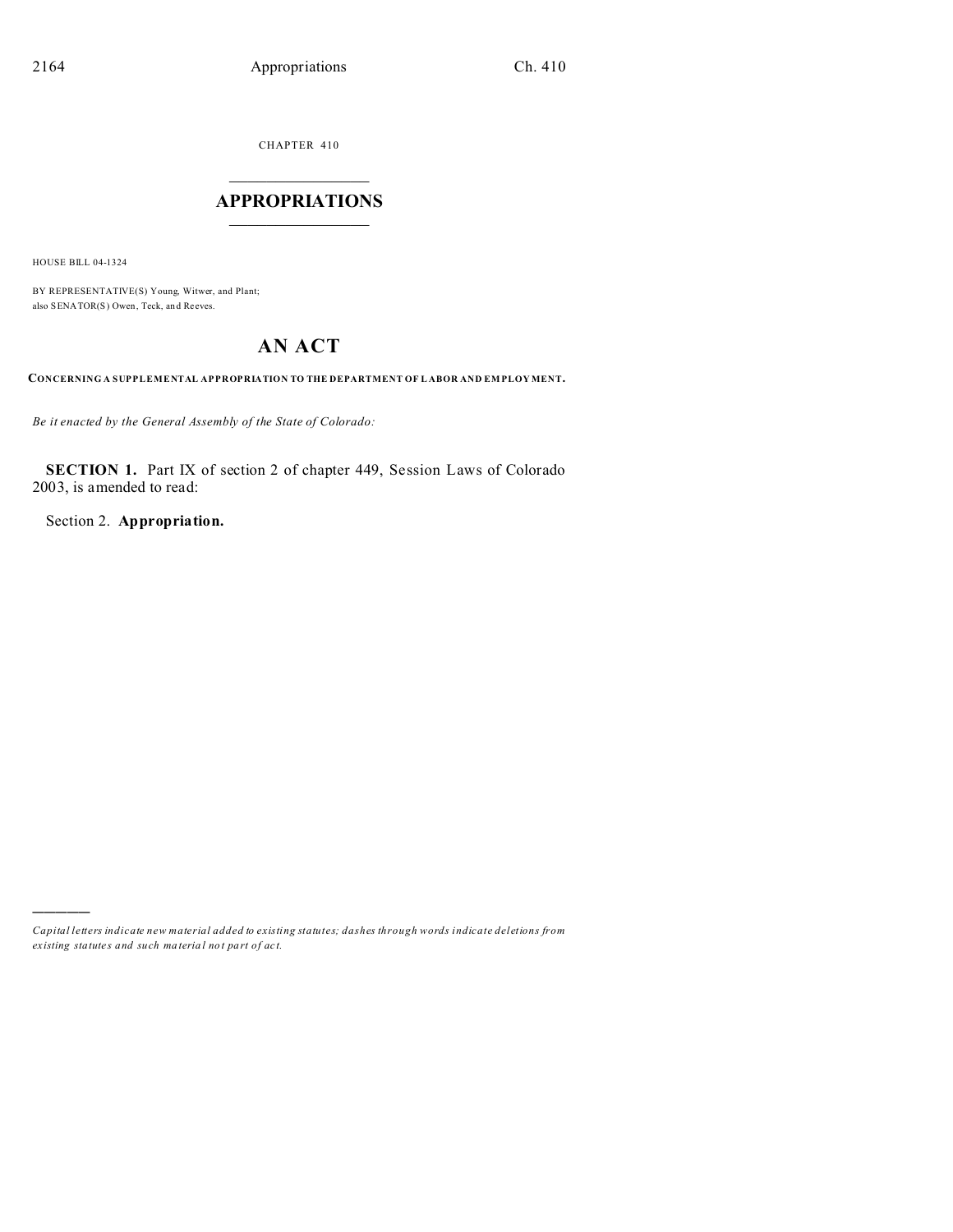|          |       |         |                | APPROPRIATION FROM |               |              |
|----------|-------|---------|----------------|--------------------|---------------|--------------|
| ITEM &   | TOTAL | GENERAL | <b>GENERAL</b> | CASH               | CASH          | FEDERAL      |
| SUBTOTAL |       | FUND    | <b>FUND</b>    | <b>FUNDS</b>       | <b>FUNDS</b>  | <b>FUNDS</b> |
|          |       |         | <b>EXEMPT</b>  |                    | <b>EXEMPT</b> |              |
|          |       |         |                |                    |               |              |

**PART IX**

**DEPARTMENT OF LABOR AND EMPLOYMENT**

# **(1) EXECUTIVE DIRECTOR'S OFFICE**

| Personal Services                 | 10,437,254         |  |
|-----------------------------------|--------------------|--|
|                                   | $(161.4$ FTE)      |  |
| Health, Life, and Dental          | 2,074,121          |  |
| Short-term Disability             | 75,743             |  |
| Salary Survey and                 |                    |  |
| Senior Executive Service          | 1,944,432          |  |
| Shift Differential                | 12,543             |  |
| Workers' Compensation             | 237,523            |  |
| Operating Expenses <sup>124</sup> | 1,868,765          |  |
| Legal Services for 7,694          |                    |  |
| hours                             | 467,718            |  |
| Purchase of Services              |                    |  |
| from Computer Center              | <del>975,521</del> |  |
|                                   | 1,241,293          |  |
| Pueblo Data Entry                 |                    |  |
| Center Payments                   | 849                |  |
|                                   |                    |  |
|                                   |                    |  |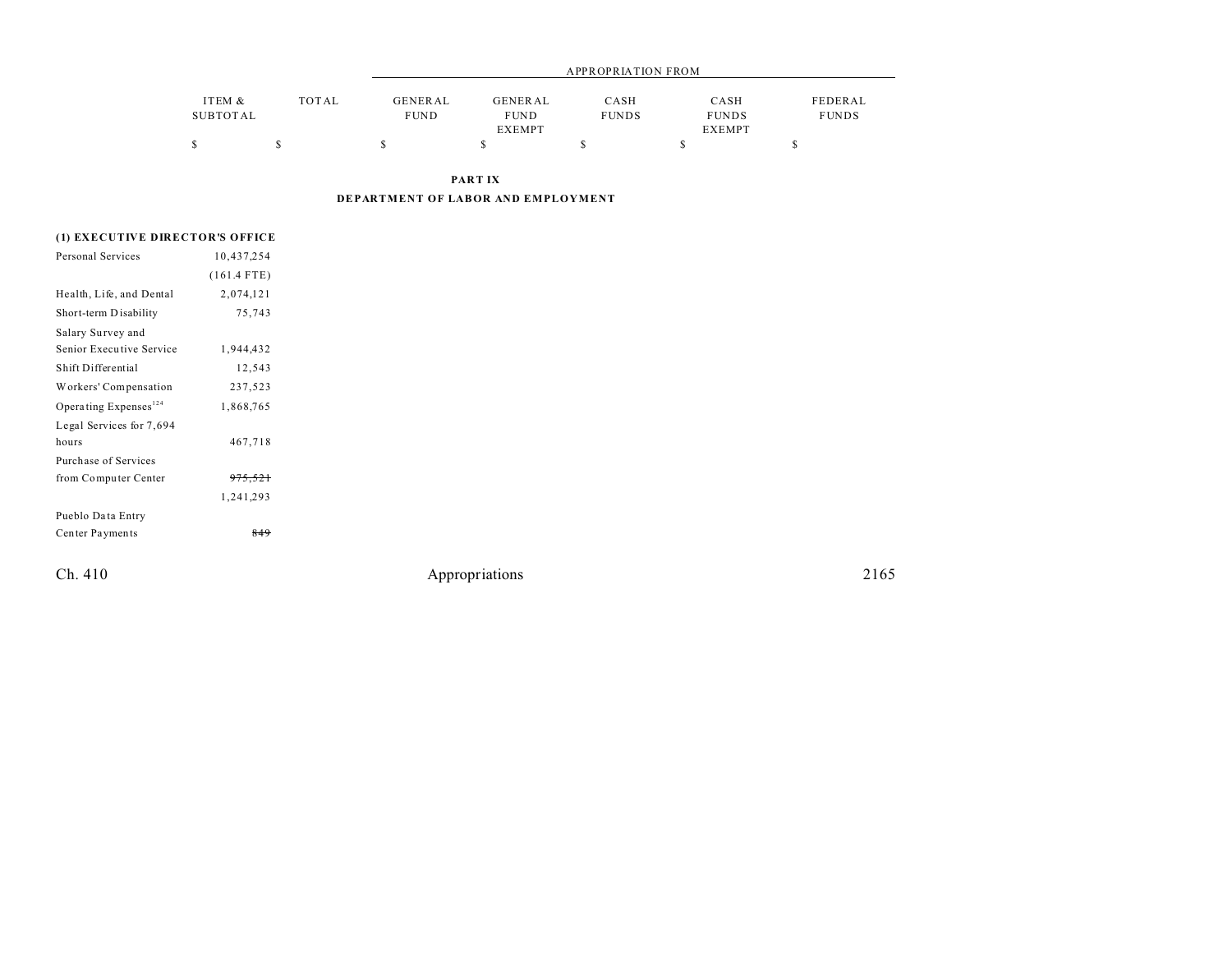#### APPROPRIATION FROM ITEM & SUBTOT AL TOT AL GENER AL FUND GENER AL FUND EXEMPT CASH FUNDS CASH FUNDS EXEMPT FEDERAL FUNDS  $\begin{array}{ccccccccccc} \texttt{S} & \texttt{S} & \texttt{S} & \texttt{S} & \texttt{S} & \texttt{S} & \texttt{S} & \texttt{S} & \texttt{S} & \texttt{S} & \texttt{S} & \texttt{S} & \texttt{S} & \texttt{S} & \texttt{S} & \texttt{S} & \texttt{S} & \texttt{S} & \texttt{S} & \texttt{S} & \texttt{S} & \texttt{S} & \texttt{S} & \texttt{S} & \texttt{S} & \texttt{S} & \texttt{S} & \texttt{S} & \texttt{S} & \texttt{S} & \$ Ch. 410 Appropriations 2166 1,203 Multiuse Network Payments 17,218 110,200 Payment to Risk Ma nagement and Property Funds 171,038 163,295

Vehicle Lease Payments 120,556

Leased Space 2,851,519

Space  $21,498$ 

Services Payments 578

Utilities 139,959

Asset Maintenance 553,627

Assessment 539

Capitol Complex Leased

Information Technology

Sta tewide Indirect Cost

Communications

117,549

26,290

515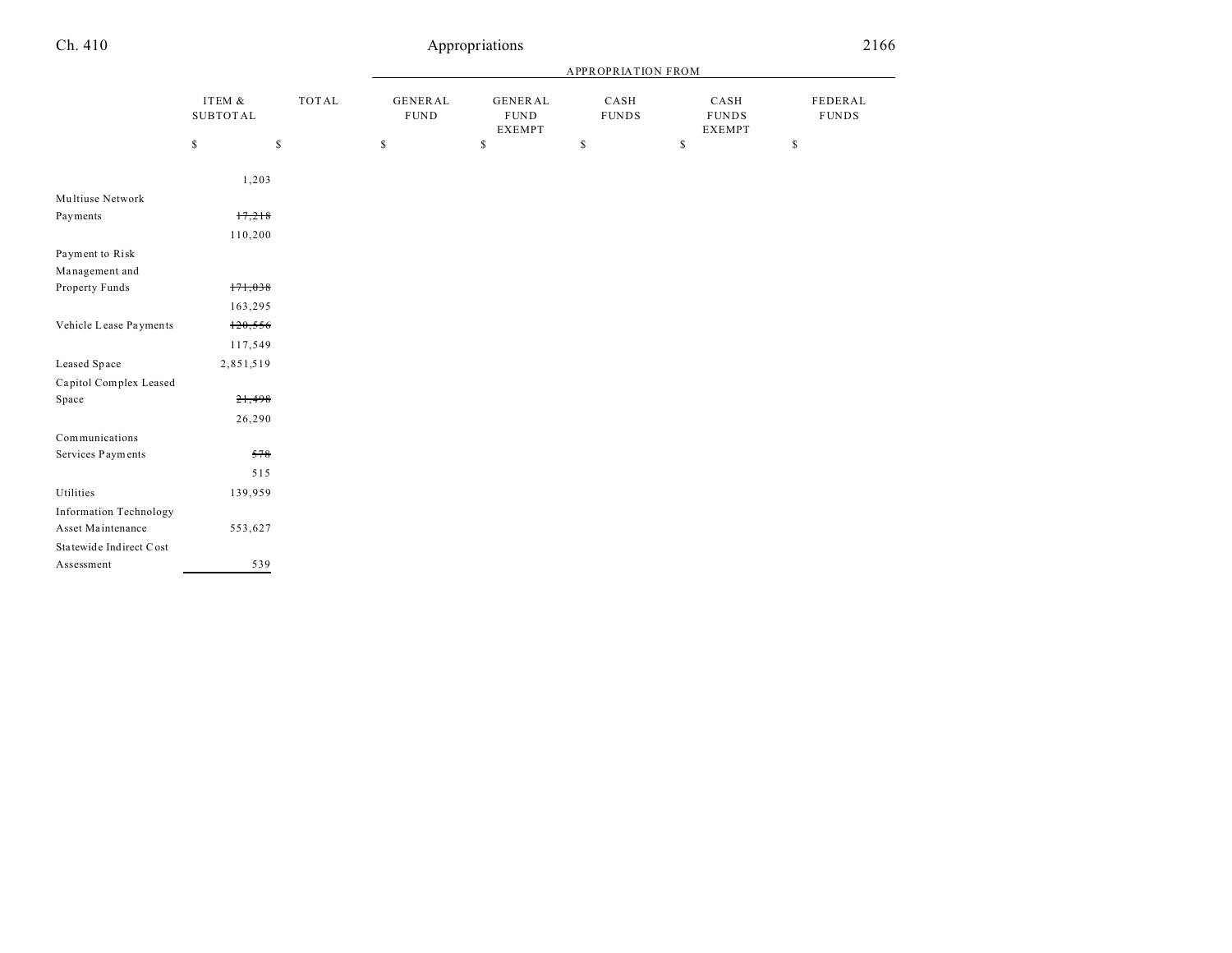| 21.971.001 | $7.420.288$ <sup>*</sup> | $1.063.102^*$       | 13.487.611 |
|------------|--------------------------|---------------------|------------|
| 22.324.088 | 7.506.474 <sup>a</sup>   | $1.096.645^{\circ}$ | 13.720.969 |

 $^{\circ}$  Of this amount, it is estimated that  $\$3,500,799$   $\$3,534,996$  shall be from the Workers' Compensation Cash Fund pursuant to Section 8-44-112 (7), C.R.S.,  $\$2,534,110$ \$2,41 8,0 24 shall be from the Employment Support Fund pursuant to Section 8-77-109, C.R.S., \$611,168 \$791,844 shall be from the Petroleum Storage Tank Fund pursuant to Section 8-20.5-103, C.R.S., \$273,535 \$163,243 shall be from the Boiler Inspection Fund pursuant to Section 9-4-109, C.R.S., and \$500,676 \$598,367 shall be from other ca sh fund sources within the Department.

 $\degree$  Of this amount,  $\$630,037$   $\$641,120$  shall be from reserves in the Major Medical Insurance Fund pursuant to Section 8-46-202, C.R.S., and the Subsequent Injury Fund pursuant to Section 8-46-101, C.R.S.,  $\frac{6246}{250}$  \$268,637 shall be from reserves in the Petroleum Storage Tank Fund pursuant to Section 8-20.5-103, C.R.S.,  $\frac{6182}{741}$ \$182,814 shall be from reserves in the Unemployment Revenue Fund pursuant to Section 8-77-106, C.R.S., and \$4,074(T) shall be from the Department of Public Health and Environment.

#### **(2) DIVISION OF EMPLOYMENT AND TRAINING**

| (A) Unemployment Insurance Programs |               |
|-------------------------------------|---------------|
| Program Costs                       | 21,596,640    |
|                                     | $(427.9$ FTE) |
| Statewide Indirect Cost             |               |
| Assessment                          | 371,121       |
|                                     | 21,967,761    |

<sup>a</sup> Of this amount, \$692,623 shall be from the Employment Support Fund pursuant to Section 8-77-109, C.R.S., and \$83,000 shall be from the sale of transcripts.

| (B) Unemployment Insurance Fraud Program <sup>125</sup> |              |
|---------------------------------------------------------|--------------|
| Program Costs                                           | 1.126.638    |
|                                                         | $(20.0$ FTE) |
| Statewide Indirect Cost                                 |              |
| Assessment                                              | 8,965        |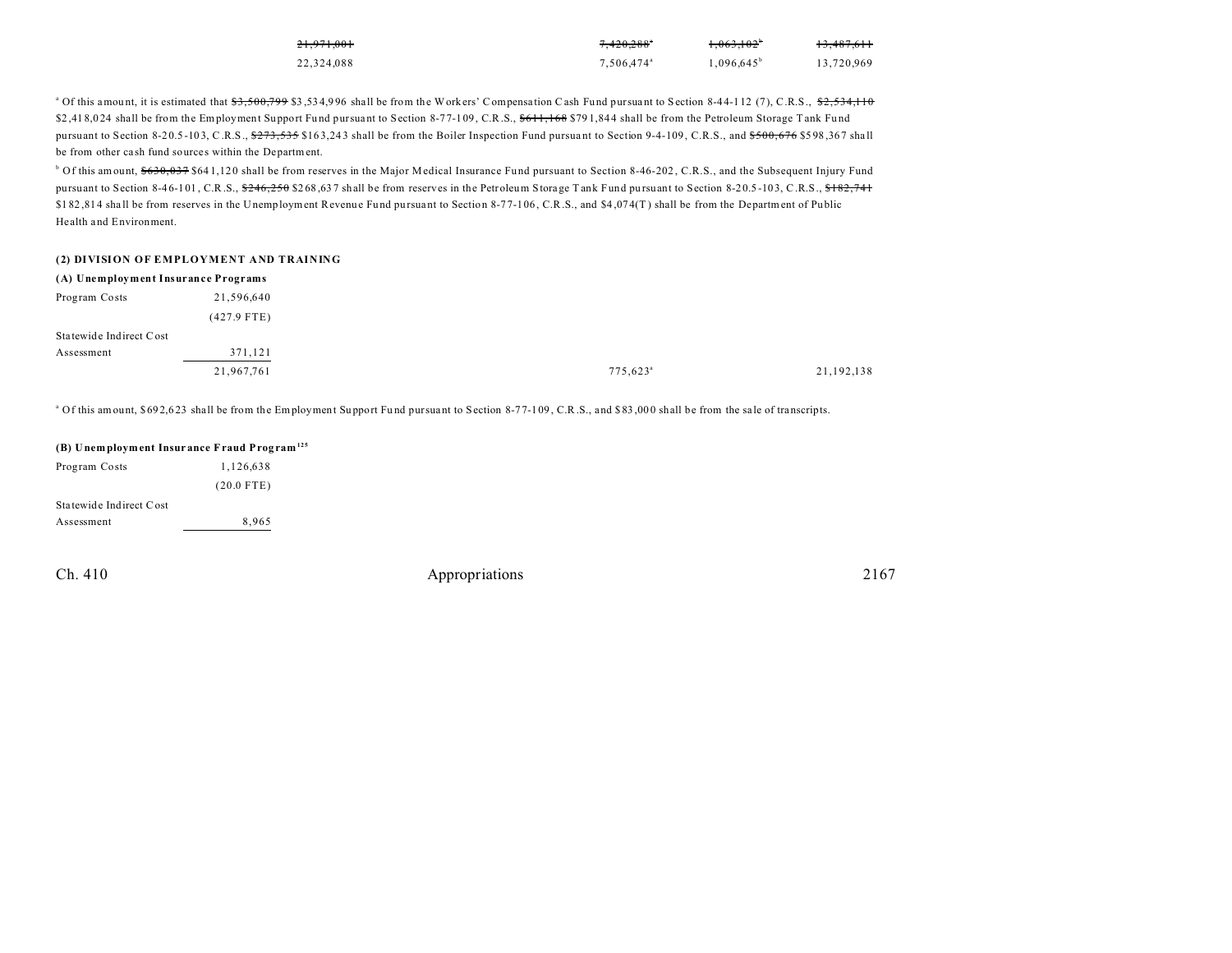# Ch. 410 Appropriations 2168

|                    |           |                               |                        | APPROPRIATION FROM   |                      |                         |
|--------------------|-----------|-------------------------------|------------------------|----------------------|----------------------|-------------------------|
| ITEM &<br>SUBTOTAL | TOTAL     | <b>GENERAL</b><br><b>FUND</b> | GENERAL<br><b>FUND</b> | CASH<br><b>FUNDS</b> | CASH<br><b>FUNDS</b> | FEDERAL<br><b>FUNDS</b> |
|                    |           |                               | <b>EXEMPT</b>          |                      | <b>EXEMPT</b>        |                         |
|                    | S         | S                             | S                      | \$                   |                      | \$                      |
|                    | 1,135,603 |                               |                        | 517,865 <sup>a</sup> | 617,738 <sup>b</sup> |                         |

a This amount shall be from the Unemployment Revenue Fund pursuant to Section 8-77-106, C.R.S.

b This amount shall be from reserves in the Unemployment Revenue Fund pursuant to Section 8-77-106, C.R.S.

| (C) Employment and Training Programs |  |  |
|--------------------------------------|--|--|
|--------------------------------------|--|--|

| State Operations <sup>126</sup> | 9,056,150    | 5,433,690 <sup>a</sup> | $35,817(T)^{b}$ | 3,586,643                |
|---------------------------------|--------------|------------------------|-----------------|--------------------------|
|                                 |              | $(66.0$ FTE)           | $(0.7$ FTE)     | $(76.8$ FTE)             |
| One-Stop County                 |              |                        |                 |                          |
| Contracts                       | 7,673,770    |                        |                 | 7,673,770                |
|                                 |              |                        |                 | $(36.0$ FTE)             |
| Trade Adjustment Act            |              |                        |                 |                          |
| Assistance                      | 1,500,000    |                        |                 | 1,500,000                |
| Workforce Investment            |              |                        |                 |                          |
| Act                             | 19,816,572   |                        |                 | 19,816,572               |
|                                 |              |                        |                 | $(40.0$ FTE)             |
| Welfare-to-Work Block           |              |                        |                 |                          |
| $G$ rant $127, 128$             | 5,000,000    |                        |                 | $5,000,000$ <sup>c</sup> |
|                                 |              |                        |                 | $(5.0$ FTE)              |
| Statewide Indirect Cost         |              |                        |                 |                          |
| Assessment                      | 105,779      | $105,779$ <sup>d</sup> |                 |                          |
|                                 | 43, 152, 271 |                        |                 |                          |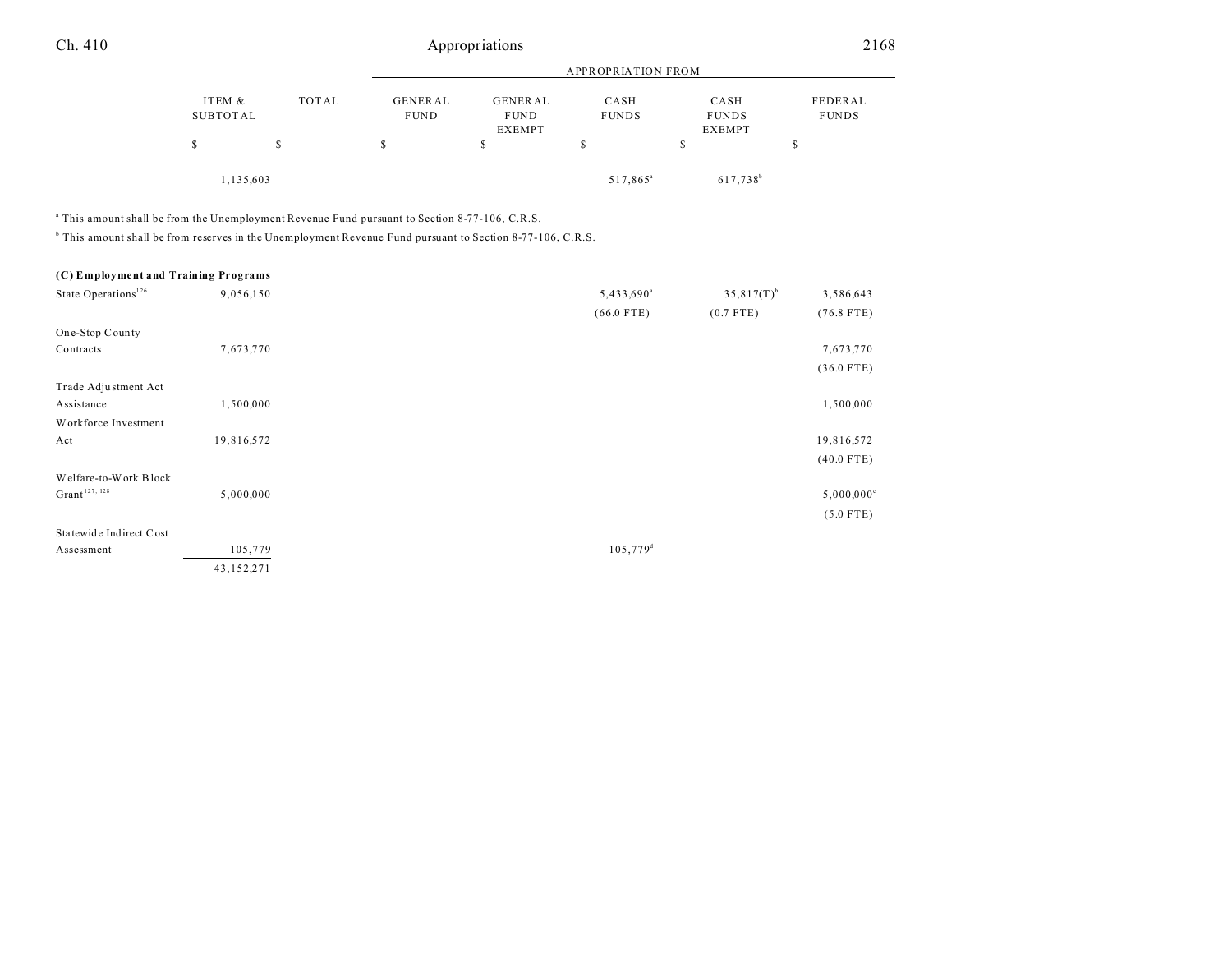<sup>a</sup> Of this amount, \$5,338,057 shall be from the Employment Support Fund pursuant to Section 8-77-109, C.R.S., \$86,939 shall be from the Displaced Homemakers Fund pursuant to Section 8-15.5-108, C.R.S., and \$8,694 shall be from the Unemployment Revenue Fund pursuant to Section 8-77-106, C.R.S.

<sup>b</sup> This amount shall be from contracts with other government agencies.

 $\,^{\circ}$  This amount shall be from the Welfare-to-Work Block Grant.

d This amount shall be from the Employment Support Fund pursuant to Section 8-77-109, C.R.S.

## **(D) Labor Market Information**

| Program Costs           | 3,015,610 | $11,626^{\circ}$ | 3,003,984    |
|-------------------------|-----------|------------------|--------------|
|                         |           |                  | $(47.5$ FTE) |
| Statewide Indirect Cost |           |                  |              |
| Assessment              | 338       |                  | 338          |
|                         | 3,015,948 |                  |              |

<sup>a</sup> This amount shall be from the sale of publications.

69,271,583

## **(3) DIVISION OF OIL AND PUBLIC SAFETY**

| Personal Services       | 3,353,870    |           |                        |              |         |
|-------------------------|--------------|-----------|------------------------|--------------|---------|
|                         | $(53.3$ FTE) |           |                        |              |         |
| Operating Expenses      | 316,655      |           |                        |              |         |
| Statewide Indirect Cost |              |           |                        |              |         |
| Assessment              | 25,907       |           |                        |              |         |
|                         |              | 3,696,432 | 2,836,657 <sup>a</sup> | $306, 117^b$ | 553,658 |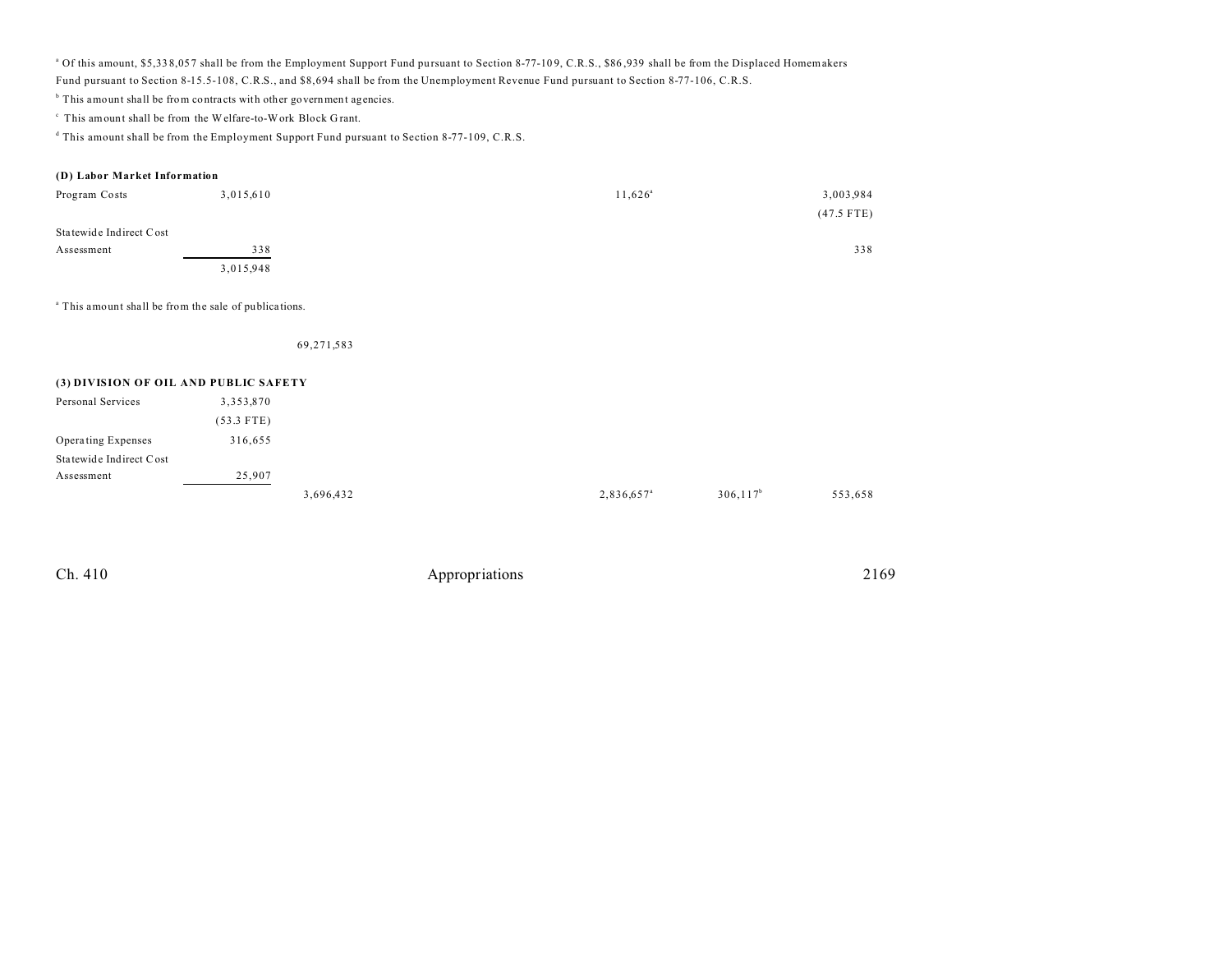# Ch. 410 Appropriations 2170

|          |       |             |               | APPROPRIATION FROM |               |              |
|----------|-------|-------------|---------------|--------------------|---------------|--------------|
| ITEM &   | TOTAL | GENERAL     | GENERAL       | CASH               | CASH          | FEDERAL      |
| SUBTOTAL |       | <b>FUND</b> | <b>FUND</b>   | <b>FUNDS</b>       | <b>FUNDS</b>  | <b>FUNDS</b> |
|          |       |             | <b>EXEMPT</b> |                    | <b>EXEMPT</b> |              |
|          |       |             |               |                    |               |              |

<sup>a</sup> Of this amount, \$1,795,944 shall be from the Petroleum Storage Tank Fund pursuant to Section 8-20.5-103, C.R.S., \$850,961 shall be from the Boiler Inspection Fund pursuant to Section 9-4-109, C.R.S., and \$189,752 shall be from the Public Safety Inspection Fund pursuant to Section 8-1-151, C.R.S.

<sup>b</sup> Of this amount, \$297,464 shall be from reserves in the Petroleum Storage Tank Fund pursuant to Section 8-20.5-103, C.R.S., and \$8,653(T) shall be from the Department of Pu blic Health and Environment.

# **(4) DIVISION OF WORKERS' COMPENSATION**128a

| (A) Workers' Compensation |               |
|---------------------------|---------------|
| Personal Services         | 5,936,895     |
|                           | $(106.3$ FTE) |
| Operating Expenses        | 608,735       |
| Administrative Law        |               |
| Judge Services            | 2,152,041     |
|                           | 2,081,819     |
| Physicians Accreditation  | 165,834       |
| <b>Utilization Review</b> | 76,000        |
| Immediate Payment         | 10,000        |
| Statewide Indirect Cost   |               |
| Assessment                | 50,951        |
|                           | 9,000,456     |
|                           | 8,930,234     |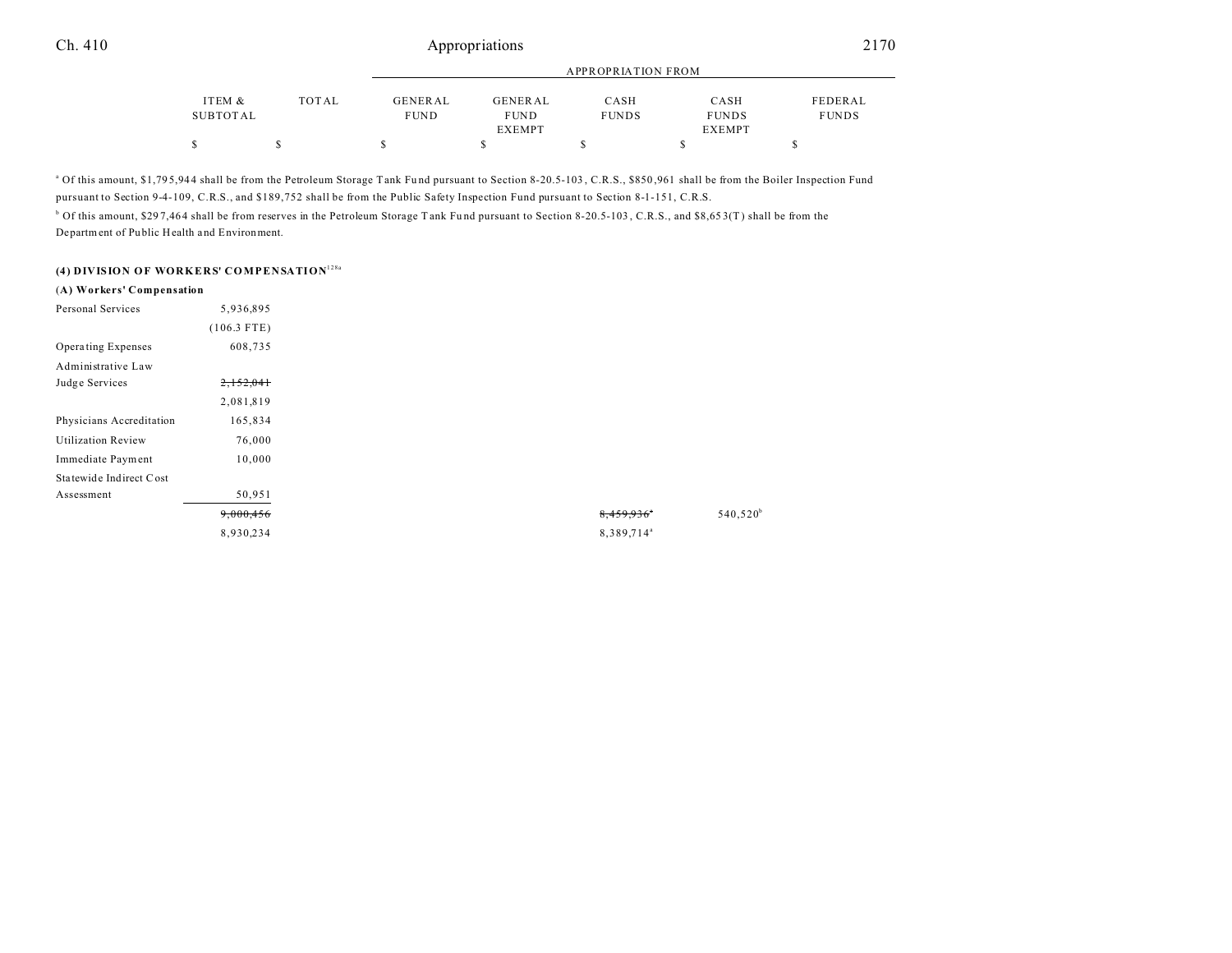<sup>a</sup> Of this amount, <del>\$7,851,991</del> \$7,781,769 shall be from the Workers' Compensation Cash Fund pursuant to Section 8-44-112 (7), C.R.S., \$239,520 shall be from the Workers' Compensation Self-Insurance Fund pursuant to Section 8-44-202, C.R.S., \$165,834 shall be from the Physicians Accreditation Program Cash Fund pursuant to Section 8-42-101(3.6)(1), C.R.S., \$138,091 shall be from the Cost Containment Fund pursuant to Section 8-14.5-108, C.R.S., and \$64,500 shall be from the Utilization Review Cash Fund pursuant to Section 8-43-501, C.R.S. Of this amount, \$284,324 is shown for the purposes of complying with the limitation on state fiscal year spending imposed by Article X, Section 20 of the State Constitution. Such moneys are included for informa tional purposes as they are continuou sly appropriated by Sections 8-42-101 (3.6) (l) and 8-43-501 (2), C.R.S.

<sup>b</sup> Of this amount, \$419,816 shall be from reserves in the Workers' Compensation Cash Fund pursuant to Section 8-44-112 (7), C.R.S., \$95,704 shall be from reserves in the Cost Containment Fund pursuant to Section 8-14.5-108, C.R.S., \$11,500 shall be from reserves in the Utilization Review Cash Fund pursuant to Section 8-43-501, C.R.S., \$ 10 ,00 0 shall be from the Immediate Payment Fund reserves pu rsuant to Section 8-4 4-2 06 , C.R.S., and \$ 3,5 00 shall be from reserves in the Work ers' Compensation Self-Insurance Fund pursuant to Section 8-44-202, C.R.S. Of this amount, \$284,324 is shown for purposes of complying with the limitation on state fiscal year spending imposed by Article X, Section 20 of the State Constitution. Such moneys are included for informational purposes as they are continuously appropriated by Section 8-43-501 (2), C.R.S.

#### **(B) Major M edical Insurance and Subsequent Injury Funds**

| Personal Services        | 1,319,505  | 1,319,505 <sup>a</sup>   |
|--------------------------|------------|--------------------------|
|                          |            | $(22.0$ FTE)             |
| Operating Expenses       | 123,422    | $123,422^a$              |
| Statewide Indirect Cost  |            |                          |
| Assessment               | 55,652     | 55,652 <sup>a</sup>      |
| Major Medical Benefits   | 6,000,000  | $6,000,000^b$            |
| Major Medical Legal      |            |                          |
| Services for 426 hours   | 25,896     | $25,896^b$               |
| Subsequent Injury        |            |                          |
| Benefits                 | 5,200,000  | $5,200,000$ <sup>c</sup> |
| Subsequent Injury Legal  |            |                          |
| Services for 2,400 hours | 145,896    | 145,896°                 |
| Medical Disaster         | 15,000     | $15,000^{\rm b}$         |
|                          | 12,885,371 |                          |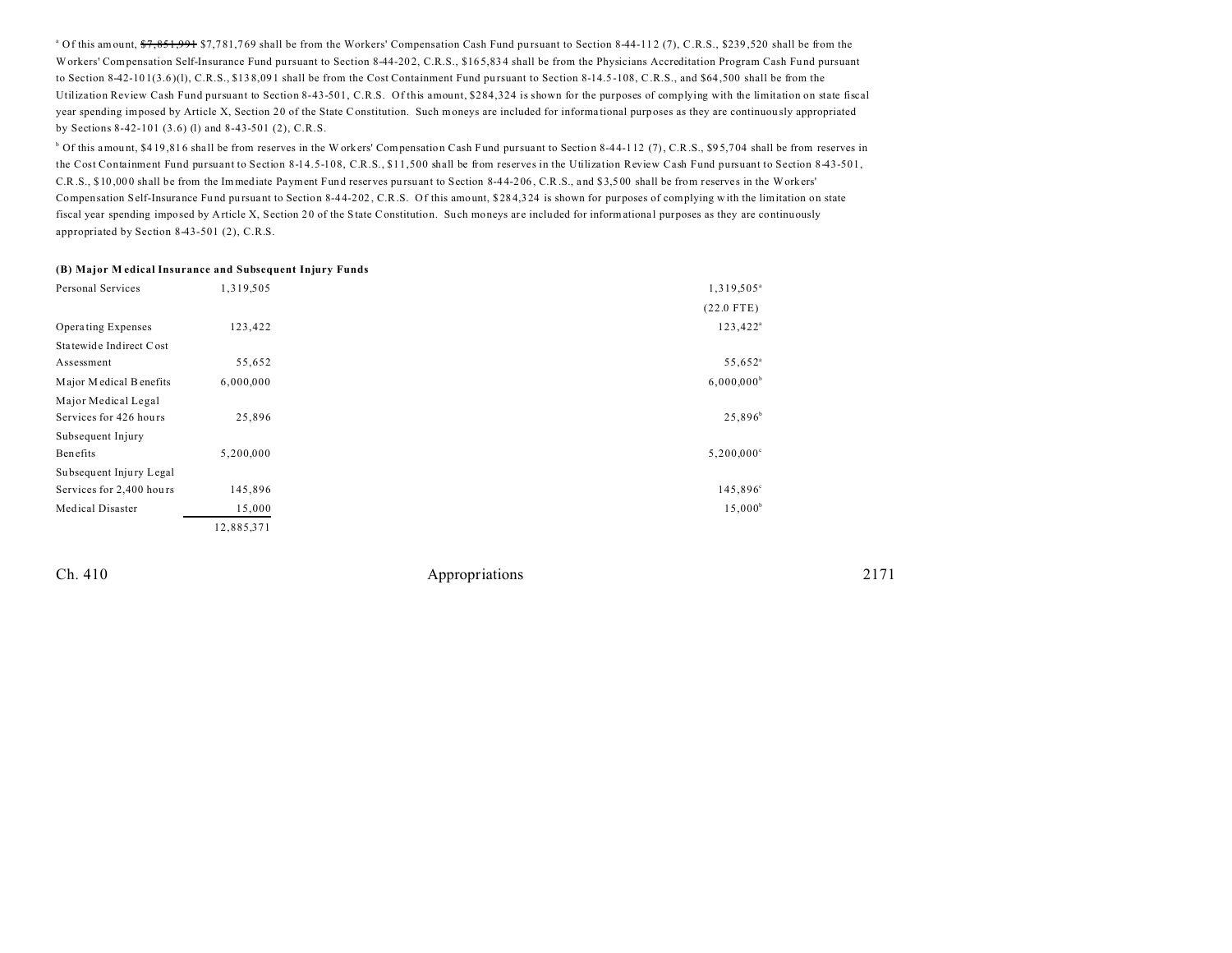# Ch. 410 Appropriations 2172

|          |       |             | APPROPRIATION FROM |              |               |              |  |
|----------|-------|-------------|--------------------|--------------|---------------|--------------|--|
| ITEM &   | TOTAL | GENERAL     | GENERAL            | CASH         | CASH          | FEDERAL      |  |
| SUBTOTAL |       | <b>FUND</b> | <b>FUND</b>        | <b>FUNDS</b> | <b>FUNDS</b>  | <b>FUNDS</b> |  |
|          |       |             | <b>EXEMPT</b>      |              | <b>EXEMPT</b> |              |  |
|          |       |             |                    |              |               |              |  |

<sup>a</sup> Of these amounts, \$1,198,864 shall be from reserves in the Major Medical Insurance Fund pursuant to Section 8-46-202, C.R.S., and \$299,715 shall be from reserves in the Subsequent Injury Fund pursuant to Section 8-46-101, C.R.S.

b These amounts shall be from reserves in the Major Medical Insurance Fund and are shown for the purposes of complying with the limitation on state fiscal year spending imposed by Article X, Section 20 of the State Constitution. These amou nts are included for informational purposes as they are continuously appropriated by Section 8-46-101 (1) (b), C.R.S.

These amounts shall be from reserves in the Subsequent Injury Fund and are shown for the purposes of complying with the limitation on state fiscal year spending imposed by Article X, Section 20 of the State Constitution. These amou nts are included for informational purposes as they are continuously appropriated by Section 8-46-101 (1) (b), C.R.S.

## 21,885,827 21,815,605

#### **TOTALS PART IX (LABOR AND**

| (LABOR AND         |               |                         |                            |              |
|--------------------|---------------|-------------------------|----------------------------|--------------|
| $EMPLOYMENT^{2,3}$ | \$116,824,843 | <del>\$25,561,464</del> | \$15.448.665"              | \$75,814,714 |
|                    | \$117,107,708 | \$25,577,428            | $$15.482.208$ <sup>a</sup> | \$76,048,072 |

a Of this amount, \$48 ,544 contains a (T) notation.

**FOOTNOTES** -- The following statements are referenced to the numbered footnotes throughout section 2.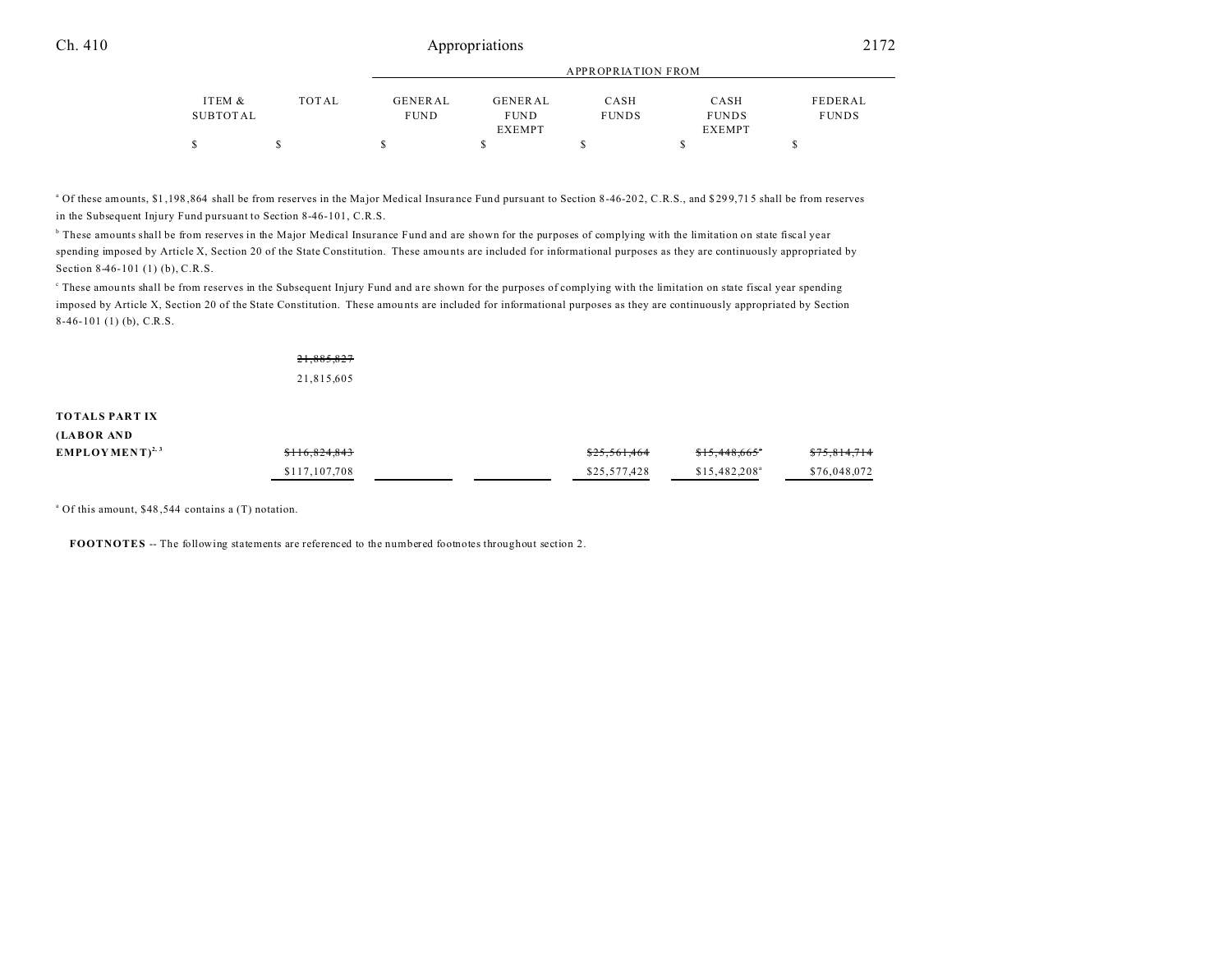2 (Governor lined through this provision. See L. 20 03 , p. 355 1.)

3 All Departments, T otals -- The General Assembly requ ests that copies of all reports requested in other footnotes contained in this act be delivered to the Joint Budget Committee and the majority and minority leadership in each house of the General Assembly. Each principal department of the state shall produce its rules in an electronic format tha t is suitable for public access through electronic means. Such rules in such format shall be submitted to the Office of Legislative Legal Services for publishing on the Internet. It is the intent of the General Assembly that this be done within existing resources.

124 (Governor lined through this provision. See L. 20 03 , p. 357 9.)

- 125 (Governor lined through this provision. See L. 20 03 , p. 357 9.)
- 126 (Governor lined through this provision. See L. 20 03 , p. 358 0.)
- 127 (Governor lined through this provision. See L. 20 03 , p. 358 0.)
- 128 (Governor lined through this provision. See L. 20 03 , p. 358 1.)
- 128a (Governor lined through this provision. See L. 20 03 , p. 358 1.)

**SECTION 2.** Part IX (2) (C) of section 2 of chapter 399, Session Laws of Colorado 2002, as amended by section 1 of chapter 435, Session Laws of Colorado 2003, is amended BY THE ADDITION OF A NEW FOOTNOTE to read:

Section 2. **Appropriation.**

### **PART IX**

### **DEPARTMENT OF LABOR AND EMPLOYMENT**

**(2) DIVISION OF EMPLOYMENT AND TRAINING**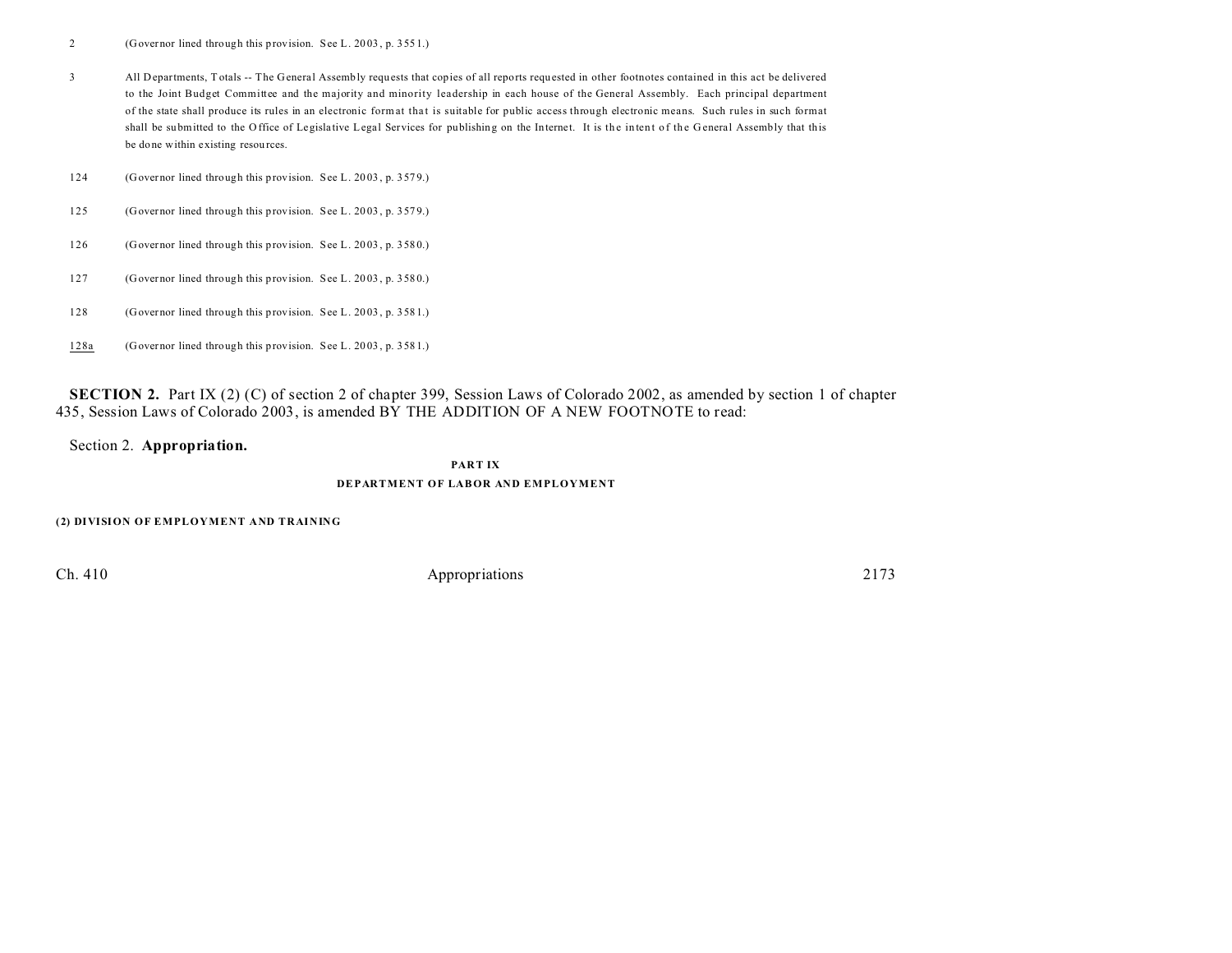| Ch. 410                                         | Appropriations            |              |                               |                                                |                      | 2174                                  |                          |  |
|-------------------------------------------------|---------------------------|--------------|-------------------------------|------------------------------------------------|----------------------|---------------------------------------|--------------------------|--|
|                                                 |                           |              | APPROPRIATION FROM            |                                                |                      |                                       |                          |  |
|                                                 | ITEM &<br><b>SUBTOTAL</b> | <b>TOTAL</b> | <b>GENERAL</b><br><b>FUND</b> | <b>GENERAL</b><br><b>FUND</b><br><b>EXEMPT</b> | CASH<br><b>FUNDS</b> | CASH<br><b>FUNDS</b><br><b>EXEMPT</b> | FEDERAL<br><b>FUNDS</b>  |  |
|                                                 | \$                        | $\mathsf S$  | $\mathbb S$                   | \$                                             | \$                   | $\mathbb{S}$                          | \$                       |  |
| (C) Employment and Training Programs            |                           |              |                               |                                                |                      |                                       |                          |  |
| State Operations <sup>156</sup>                 | 9,067,111                 |              |                               |                                                | $101,345^{\circ}$    | $35,817(T)^{b}$                       | 8,929,949°               |  |
|                                                 |                           |              |                               |                                                | $(66.0$ FTE)         | $(0.7$ FTE)                           | $(76.7$ FTE)             |  |
| One-Stop County                                 |                           |              |                               |                                                |                      |                                       |                          |  |
| Contracts                                       | 7,347,980                 |              |                               |                                                |                      |                                       | 7,347,980                |  |
|                                                 |                           |              |                               |                                                |                      |                                       | $(40.5$ FTE)             |  |
| Reed Act Distributions                          |                           |              |                               |                                                |                      |                                       |                          |  |
| For One-Stop                                    |                           |              |                               |                                                |                      |                                       |                          |  |
| Employment Centers <sup>156a</sup>              |                           |              |                               |                                                |                      |                                       |                          |  |
| $\text{CENTERS}^{\text{156a, 156b}}$            | 7,000,000                 |              |                               |                                                |                      |                                       | $7,000,000$ <sup>f</sup> |  |
| Trade Adjustment Act                            |                           |              |                               |                                                |                      |                                       |                          |  |
| Assistance                                      | 2,300,000                 |              |                               |                                                |                      |                                       | 2,300,000                |  |
| Workforce Investment                            |                           |              |                               |                                                |                      |                                       |                          |  |
| Act                                             | 21,929,650                |              |                               |                                                |                      |                                       | 21,929,650               |  |
|                                                 |                           |              |                               |                                                |                      |                                       | $(40.0$ FTE)             |  |
| Welfare-to-Work Block                           |                           |              |                               |                                                |                      |                                       |                          |  |
| $\mathrm{Grant}^{\scriptscriptstyle 157,\,158}$ | 15,854,645                |              |                               |                                                |                      |                                       | 15,854,645°              |  |
| Statewide Indirect Cost                         |                           |              |                               |                                                |                      |                                       |                          |  |
| Assessment                                      | 131,943                   |              |                               |                                                | $131,943^d$          |                                       |                          |  |
|                                                 | 63,631,329                |              |                               |                                                |                      |                                       |                          |  |